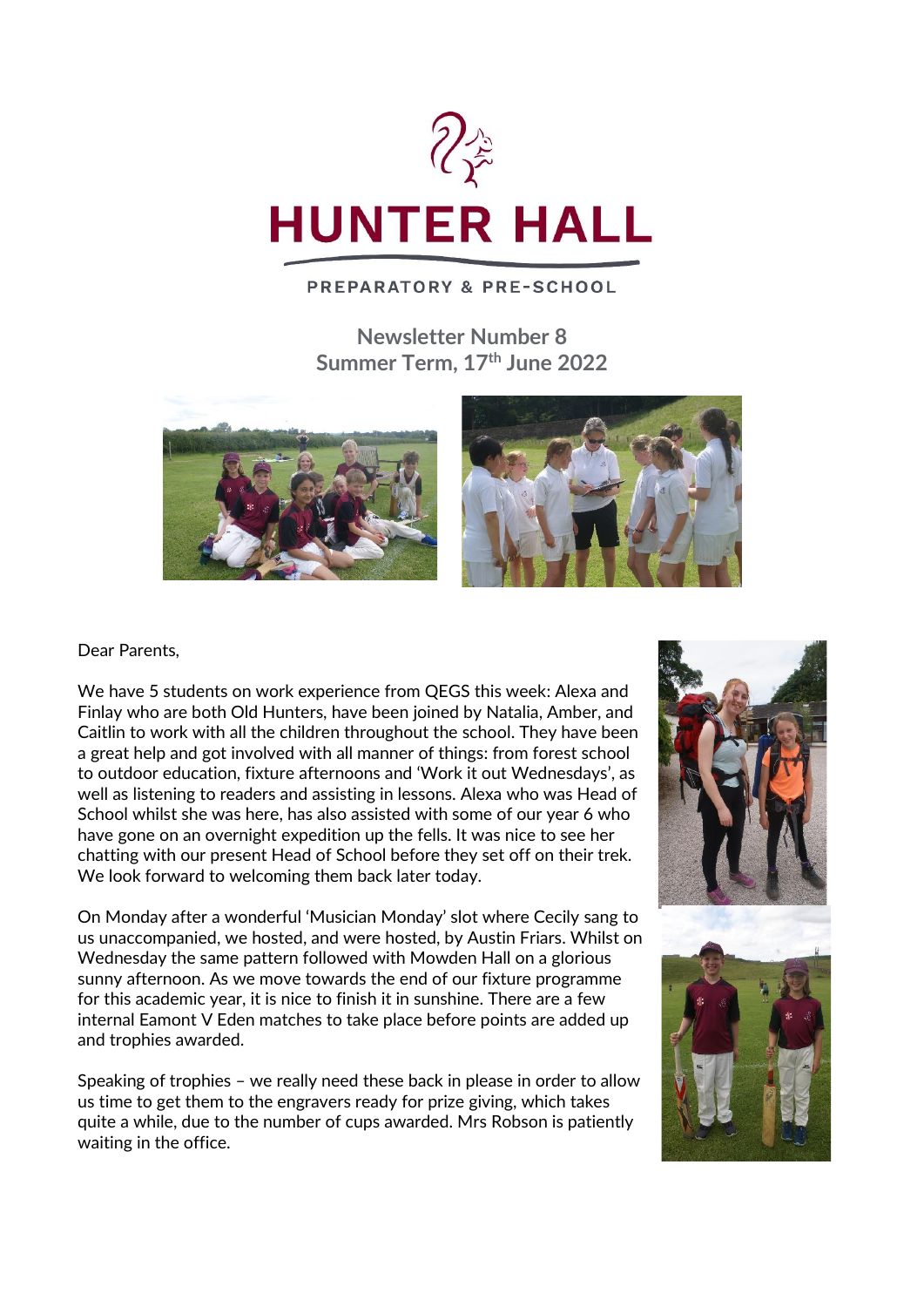The upper school performance rehearsals are now underway, and tickets will go on sale this weekend. We are using the try booking system again. I had a sneak preview yesterday afternoon and whilst still in its raw state as yet, it promises to be something very special - 'The Greatest Show' indeed.

Year 3 have been on an archeological dig this week up at Birdoswald – they got to experience all manner of things and thoroughly enjoyed their historical day.

After school clubs are still running where we have staffing, but regarding tennis, Mr Rob Ivinson has asked me to remind parents who use this facility that some fees may have been overlooked. Please could you settle your balance as soon as possible. If you have mislaid your form, please find one below.

Our governing board met yesterday evening for their final full board meeting of the year. Mrs Natalie Harling will be writing to you over the summer on their news.

And finally, it's Father's Day this weekend – hopefully, a bacon sandwich and a cup of tea will be in the offing somewhere for some, but whatever you are doing this weekend enjoy.



A reminder that LAMDA exams are on Monday and extra practice over the weekend would be useful.

Mrs D Vinsome

**Do you know that we hire out the school for all manner of things including birthday parties? If this is something you are interested in, please speak to Mr White to check which dates are available.**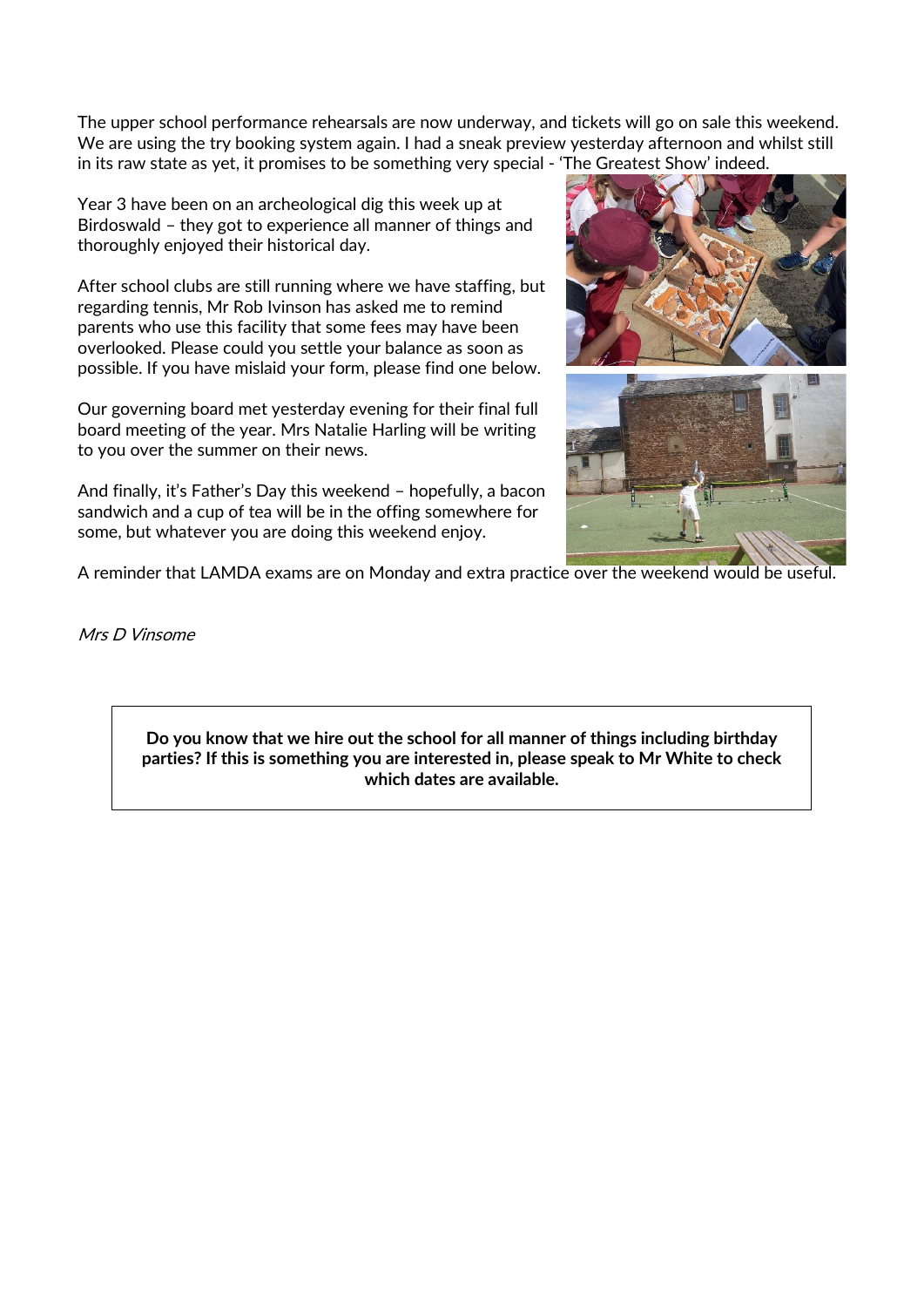Rob Ivinson Plumpton Foot Cottage LTA Licensed Tennis Professional VIX Calthwaite



Penrith CA11 9RX

Mobile: 07783177514

Dear Parents

### **Mini Tennis – Hunter Hall School**

I am pleased to announce that we will once again be running a mini tennis course after school on a Friday commencing on June  $10^{th}$ . The session will be an hour long from 3:15 to 4:15 – lower school and 4.25pm to 5.25pm upper school the course will run for five weeks with the cost being £20

Mini Tennis is tennis in miniature and it gives youngsters a good grounding for the full size game, for which interest is at an all time high, especially now that juniors have their own junior club in the area. (Ullswater and Eden Junior Tennis Club)

The course will teach youngsters the basics strokes and skills needed for the game and for those who have previously had Mini Tennis coaching or for those who have been attending tennis coaching during the summer it will progress on to more advanced techniques and tactical aspects of the game. Rackets and balls are provided so the correct clothing and footwear used for school games is all that is needed.

The coaches for the course will be LTA qualified coaches Matthew Davidson and Sophie Ewbank.

If you would like your son/daughter to participate in the above course would you please complete and return the attached slip to the school by Wednesday the 8<sup>th</sup> of June.

Yours sincerely

Rob Ivinson

Bacs details – reference – Last name / HH Tennis

Name – R P Ivinson Acc number – 00277798 Sort code – 11-06-07 ………………………………………………………………………………………. Mini Tennis – Hunter Hall 2022

Name………………………………………………D of B………………………….. Address………………………………………………………………………………. Post code………………………………………….…Tele…………………………... I would like my son/daughter to take part in the above course and enclose the relevant fee £20 – for bacs payments please use reference - last name / HH Tennis

Signed……………………………….Parent/Guardian Date………………………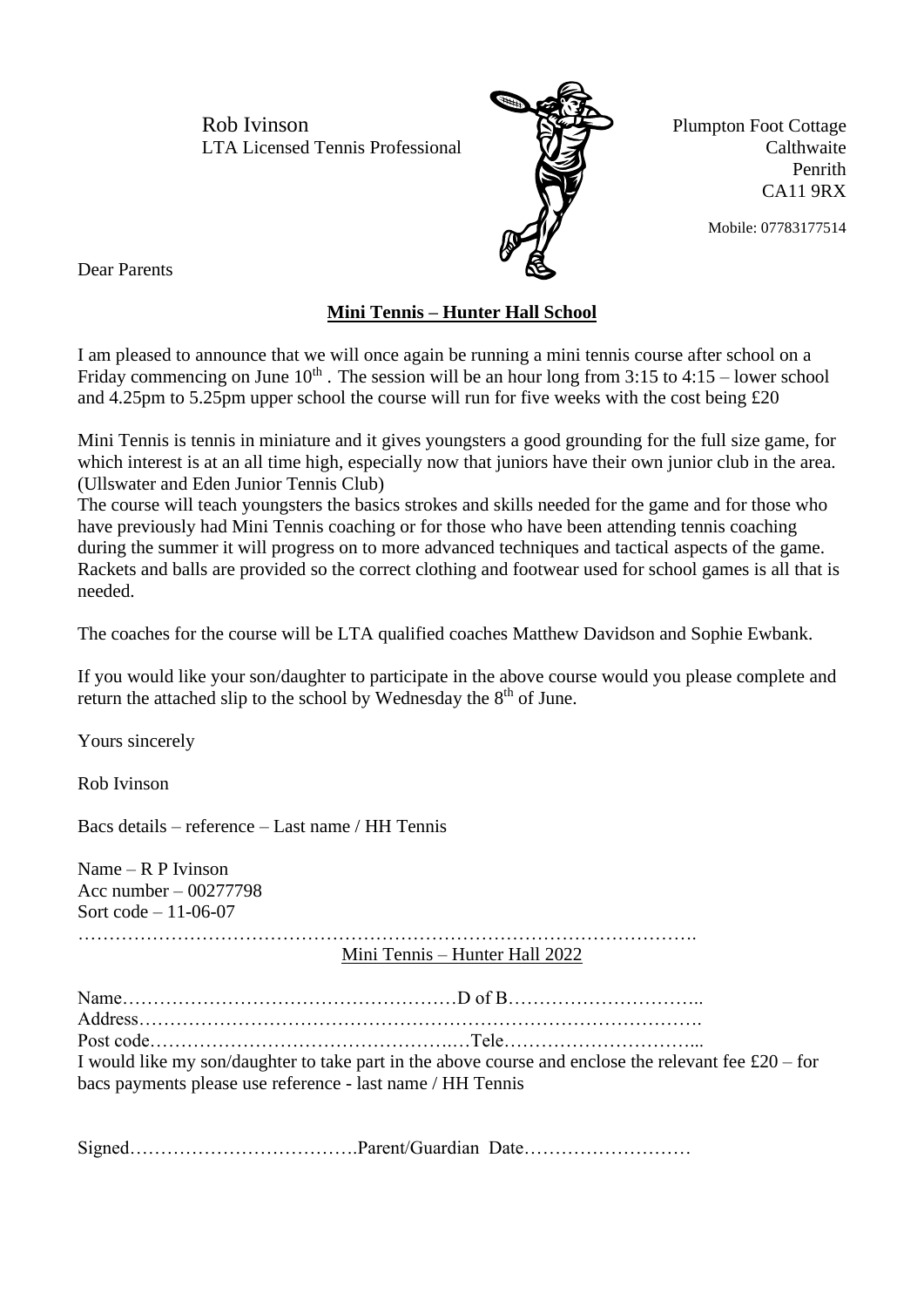# Pre-School News

What a beautiful sunny week we have had in pre-school this week.

Having the sunshine out for most of the week has made us all think about how we keep safe in the sun. We even made our very own sun safety poster to remind us. It has also helped with our discussion on the changing seasons, exploring how Summer is different to Spring and creating things for our display.

We have been talking about pirates this week, with the help of reception, creating treasure maps and even building our very own pirate ship!

The children have been busy making a card for someone special too, for a day which is happening this weekend.



Of course we have spent lots of time outside in our playground, practising our climbing skills on the climbing frame and drawing pictures with chalks. We also went to the field where we practiced races for sports day, we have some super fast boys and girls!

Mrs Parker and Miss Graham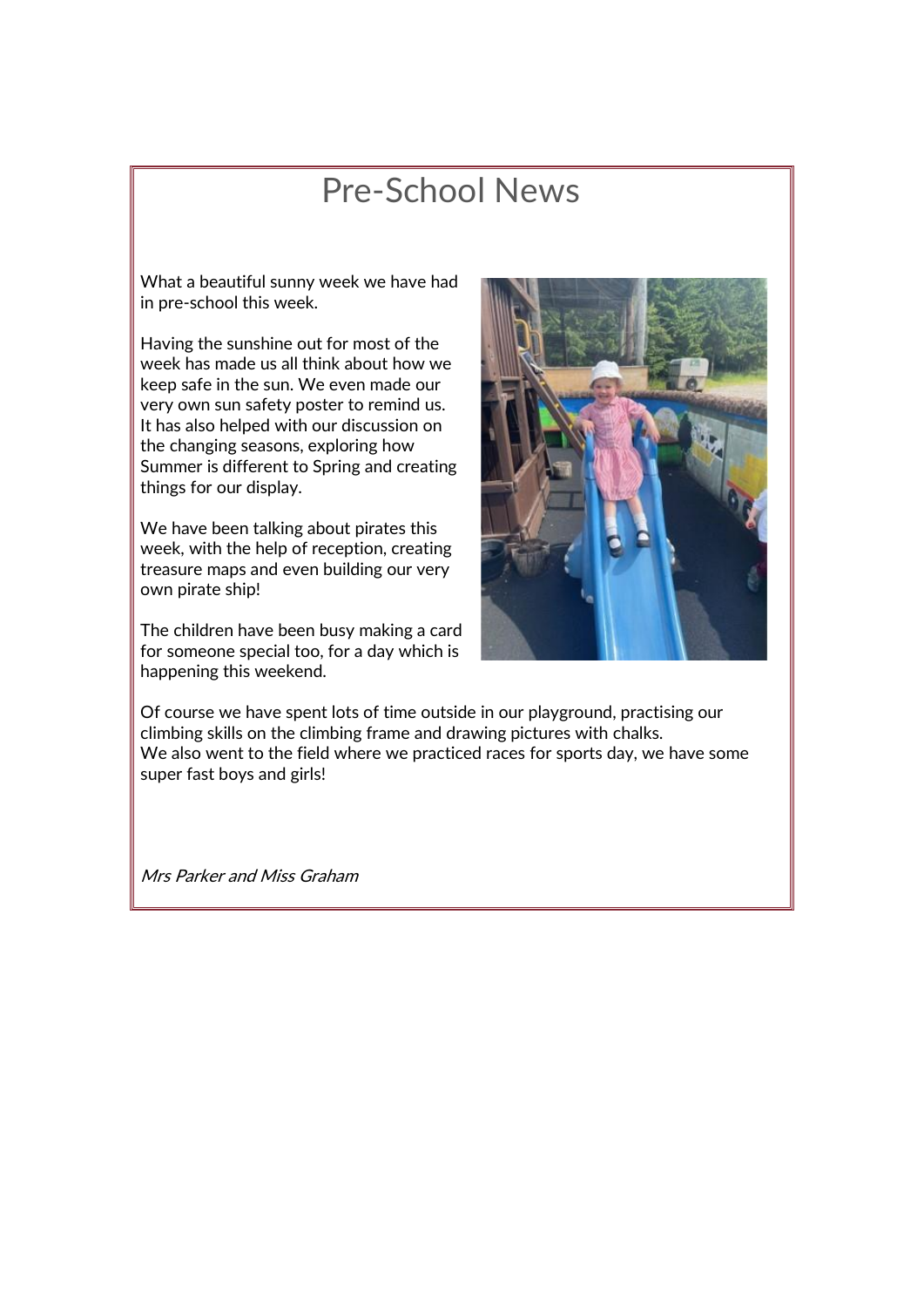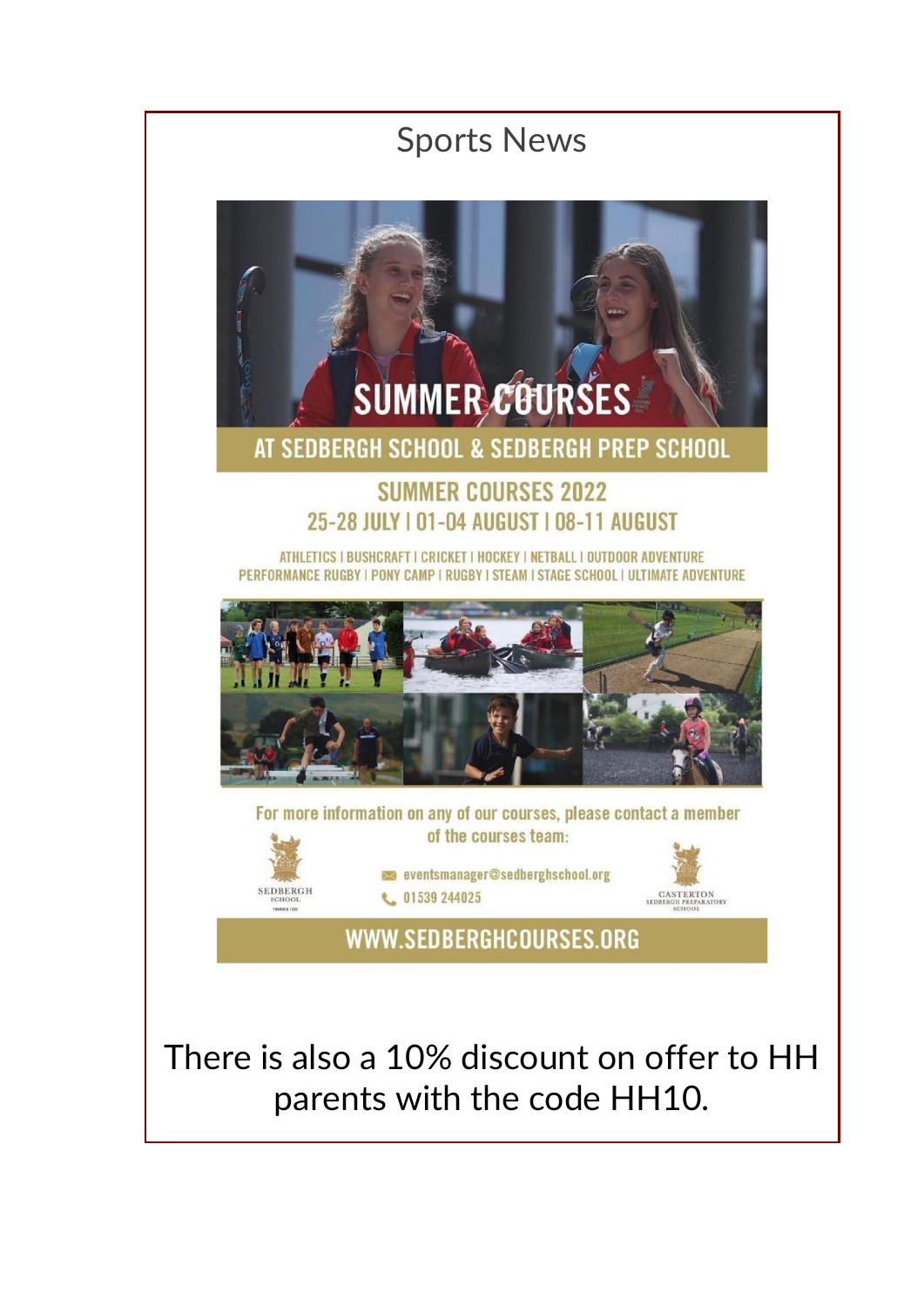| <b>EVENT</b>                                                   | <b>DATE AND TIME</b>                                                             |
|----------------------------------------------------------------|----------------------------------------------------------------------------------|
| LAMDA exam day                                                 | Monday 20 <sup>th</sup> June                                                     |
| Upper school play rehearsal (years 3 to 6)                     | Sunday $26^{th}$ June $9:00 - 16:00$ pm (see<br>letter)                          |
| Upper school Play (years $3 - 6$ )                             | Tuesday 28th June at 19:00                                                       |
|                                                                | School closes at 16:30                                                           |
| EYFS (pre- school and reception) trip                          | Wednesday 29th June all day                                                      |
| Upper school Play (years $3 - 6$ )                             | Wednesday 29th June at 17:00                                                     |
|                                                                | School closes at 16:30                                                           |
| Upper School Play (years 3 to 6)                               | Thursday 30th June at 19:00                                                      |
|                                                                | School closes at 16:30                                                           |
| Sports day (whole school and pre-school)                       | Monday 4 <sup>th</sup> July at 13:30                                             |
| Prizegiving (whole school but not pre-<br>school) @ St Andrews | Tuesday 5 <sup>th</sup> July<br>17:00 at Roundthorn (year 6 and parents<br>only) |
|                                                                | 19:00 at St Andrews - whole school                                               |
|                                                                | School closes at 3:15 - NO after school<br>clubs or care)                        |
| Year 6 leavers day activities                                  | Wednesday 6 <sup>th</sup> July                                                   |
| Moving up day for all classes                                  | Thursday 7 <sup>th</sup> July                                                    |
| Leavers assembly (year 6 and parents only)                     | Friday 8 <sup>th</sup> July at 11:15                                             |
| <b>Term ends</b>                                               | Friday 8 <sup>th</sup> July at 12:00                                             |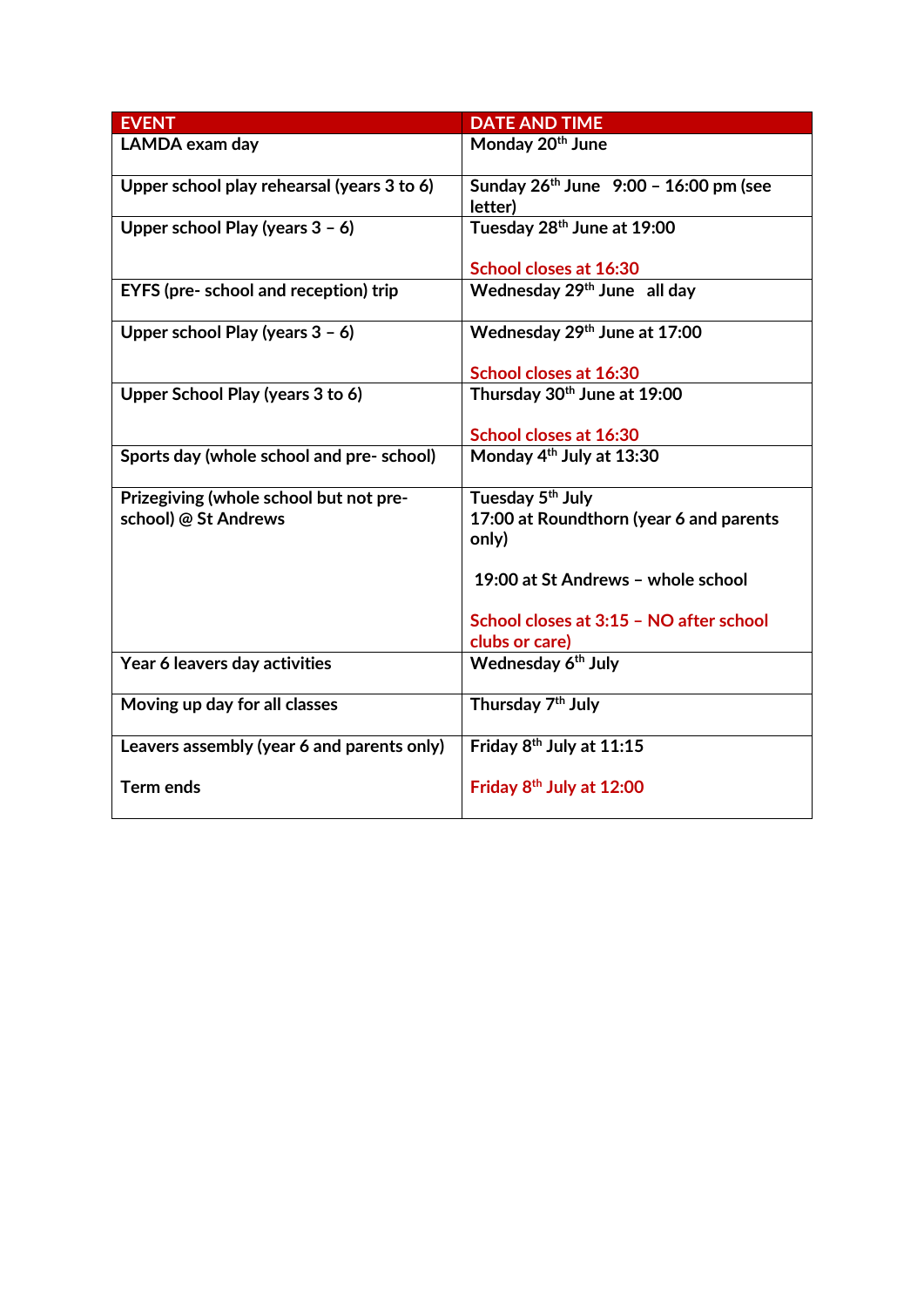## Dates for Cookery Club Summer Term 2022

**Year 3 and 4**

Friday 17 June No Cookery Friday 24 June Group 1 Friday 1 July Group 2 Friday 8 July End of term

#### **Group 1 (10)**

Tate Amélie Emma **Quetzi** Josh Thomas R Jack Hettie Hermione Toby

### **Group 2 (8)**

**Darci** Lindi Anna Hubi George Cecily Lucy M Lucy W